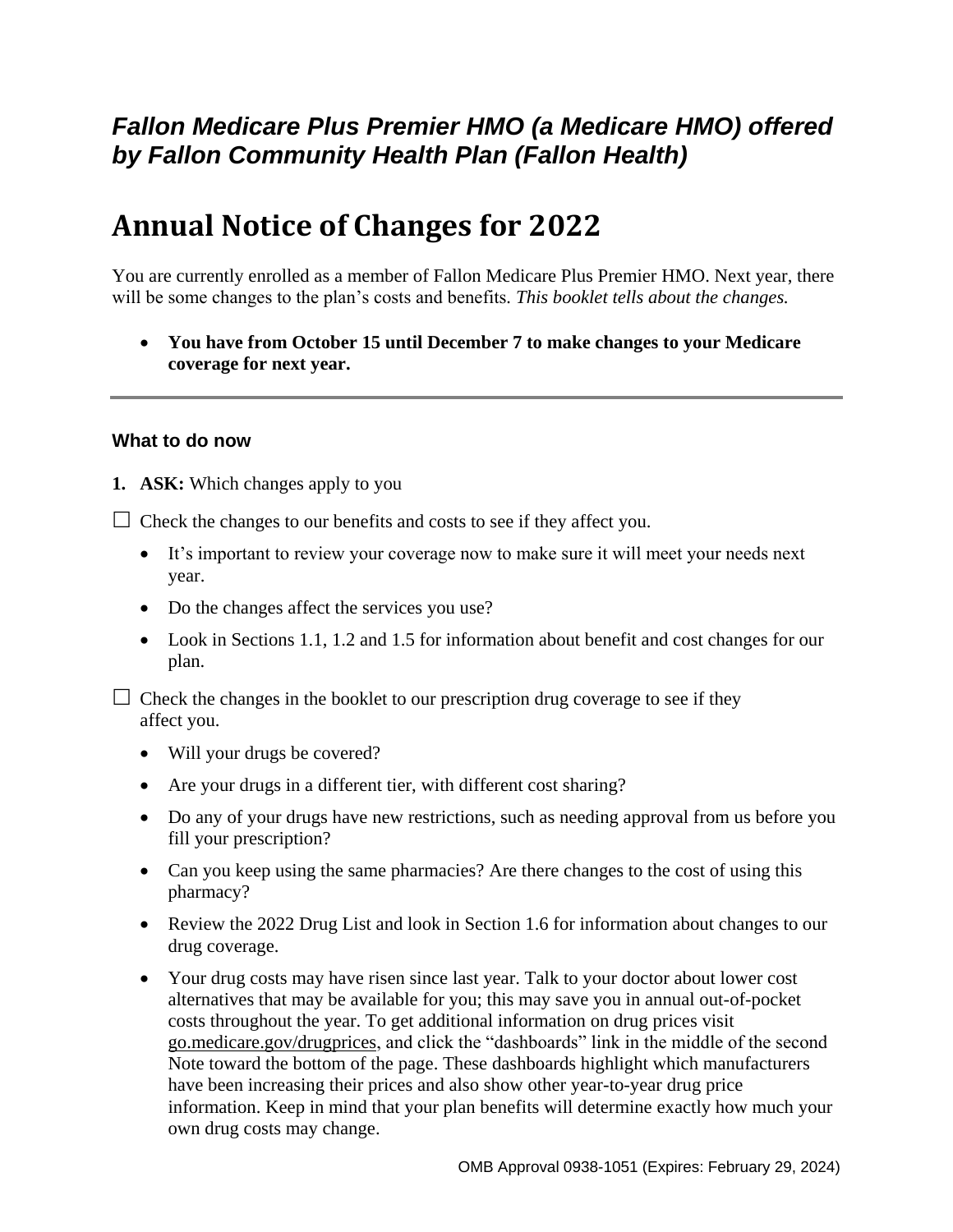$\Box$  Check to see if your doctors and other providers will be in our network next year.

- Are your doctors, including specialists you see regularly, in our network?
- What about the hospitals or other providers you use?
- Look in Section 1.3 for information about our *Provider Directory*.
- $\Box$  Think about your overall health care costs.
	- How much will you spend out-of-pocket for the services and prescription drugs you use regularly?
	- How much will you spend on your premium and deductibles?
	- How do your total plan costs compare to other Medicare coverage options?
- $\Box$  Think about whether you are happy with our plan.
- **2. COMPARE:** Learn about other plan choices

 $\Box$  Check coverage and costs of plans in your area.

- Use the personalized search feature on the Medicare Plan Finder at [www.medicare.gov/plan-compare](http://www.medicare.gov/plan-compare) website.
- Review the list in the back of your *Medicare & You 2022* handbook.
- Look in Section 3.1 to learn more about your choices.

 $\Box$  Once you narrow your choice to a preferred plan, confirm your costs and coverage on the plan's website.

- **3. CHOOSE:** Decide whether you want to change your plan
	- If you don't join another plan by December 7, 2021, you will be enrolled in Fallon Medicare Plus Premier HMO.
	- To change to a **different plan** that may better meet your needs, you can switch plans between October 15 and December 7.
- **4. ENROLL:** To change plans, join a plan between **October 15** and **December 7, 2021**
	- If you don't join another plan by **December 7, 2021**, you will be enrolled in Fallon Medicare Plus Premier HMO.
	- If you join another plan by **December 7, 2021**, your new coverage will start on **January 1, 2022.** You will be automatically disenrolled from your current plan.

#### **Additional Resources**

- Please contact our Customer Service number at 1-800-325-5669 for additional information. (TTY users should call TRS 711.) Hours are 8 a.m. - 8 p.m., Monday–Friday. (Oct. 1–March 31, seven days a week.)
- This information is available in alternate formats, such as braille, large print or audio.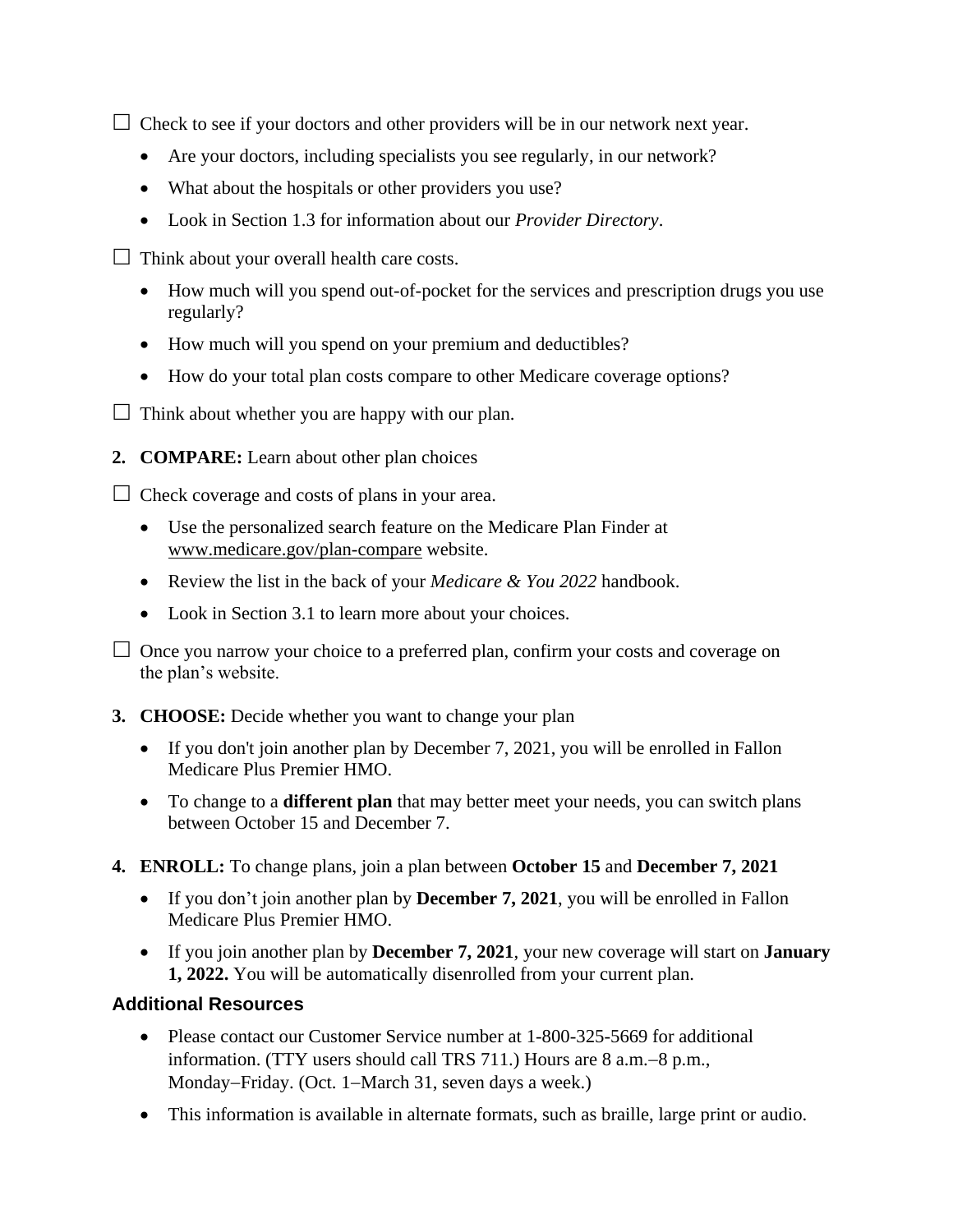**Coverage under this Plan qualifies as Qualifying Health Coverage (QHC)** and satisfies the Patient Protection and Affordable Care Act's (ACA) individual shared responsibility requirement. Please visit the Internal Revenue Service (IRS) website at [www.irs.gov/Affordable-Care-Act/Individuals-and-Families](http://www.irs.gov/Affordable-Care-Act/Individuals-and-Families) for more information.

#### **About Fallon Medicare Plus Premier HMO**

- Fallon Health is an HMO plan with a Medicare contract. Enrollment in Fallon Health depends on contract renewal.
- When this booklet says "we," "us," or "our," it means Fallon Community Health Plan (Fallon Health). When it says "plan" or "our plan," it means Fallon Medicare Plus Premier HMO.

H9001\_220467\_E 21-670-112 Rev. 00 09/21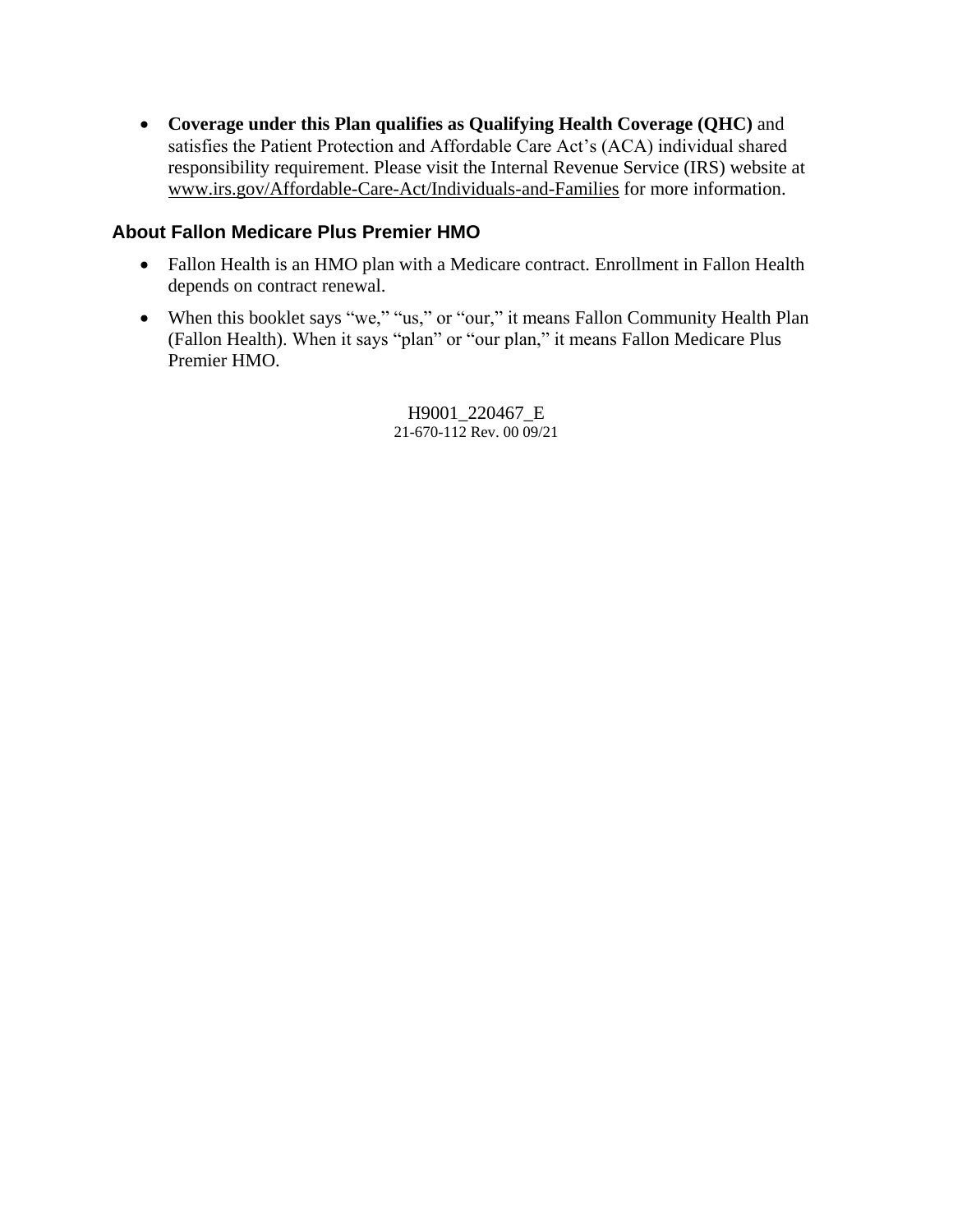## **Summary of Important Costs for 2022**

The table below compares the 2021 costs and 2022 costs for Fallon Medicare Plus Premier HMO in several important areas. **Please note this is only a summary of changes**. A copy of the *Evidence of Coverage* is located on our website at [fallonhealth.org/medicare.](file://///emcprd01/group/Medicare%20Programs/ANOCs/2022/FMP/fallonhealth.org/medicare) You may also call Customer Service to ask us to mail you an *Evidence of Coverage*.

| Cost                                                                                                                                                                                                                                                                                                                                                          | $2021$ (this year)                                                                                                                                 | $2022$ (next year)                                                                                                                                 |
|---------------------------------------------------------------------------------------------------------------------------------------------------------------------------------------------------------------------------------------------------------------------------------------------------------------------------------------------------------------|----------------------------------------------------------------------------------------------------------------------------------------------------|----------------------------------------------------------------------------------------------------------------------------------------------------|
| Monthly plan premium*<br>* Your premium may be higher or<br>lower than this amount. See<br>Section 1.1 for details.                                                                                                                                                                                                                                           | Please contact your group plan administrator for<br>information about your monthly plan premium.                                                   |                                                                                                                                                    |
| <b>Maximum out-of-pocket amount</b><br>This is the most you will pay<br>out-of-pocket for your covered<br>services.<br>(See Section 1.2 for details.)                                                                                                                                                                                                         | \$3,400                                                                                                                                            | \$3,400                                                                                                                                            |
| <b>Doctor office visits</b>                                                                                                                                                                                                                                                                                                                                   | Primary care visits: \$15<br>per in office visit or \$0<br>per telehealth visit<br>Specialist visits: \$25 per<br>in office or telehealth<br>visit | Primary care visits: \$15<br>per in office visit or \$0<br>per telehealth visit<br>Specialist visits: \$25 per<br>in office or telehealth<br>visit |
| <b>Inpatient hospital stays</b><br>Includes inpatient acute, inpatient<br>rehabilitation, long-term care<br>hospitals and other types of<br>inpatient hospital services.<br>Inpatient hospital care starts the<br>day you are formally admitted to<br>the hospital with a doctor's order.<br>The day before you are discharged<br>is your last inpatient day. | You pay a \$250<br>copayment for each<br>inpatient hospital<br>admission.                                                                          | You pay a \$250<br>copayment for each<br>inpatient hospital<br>admission.                                                                          |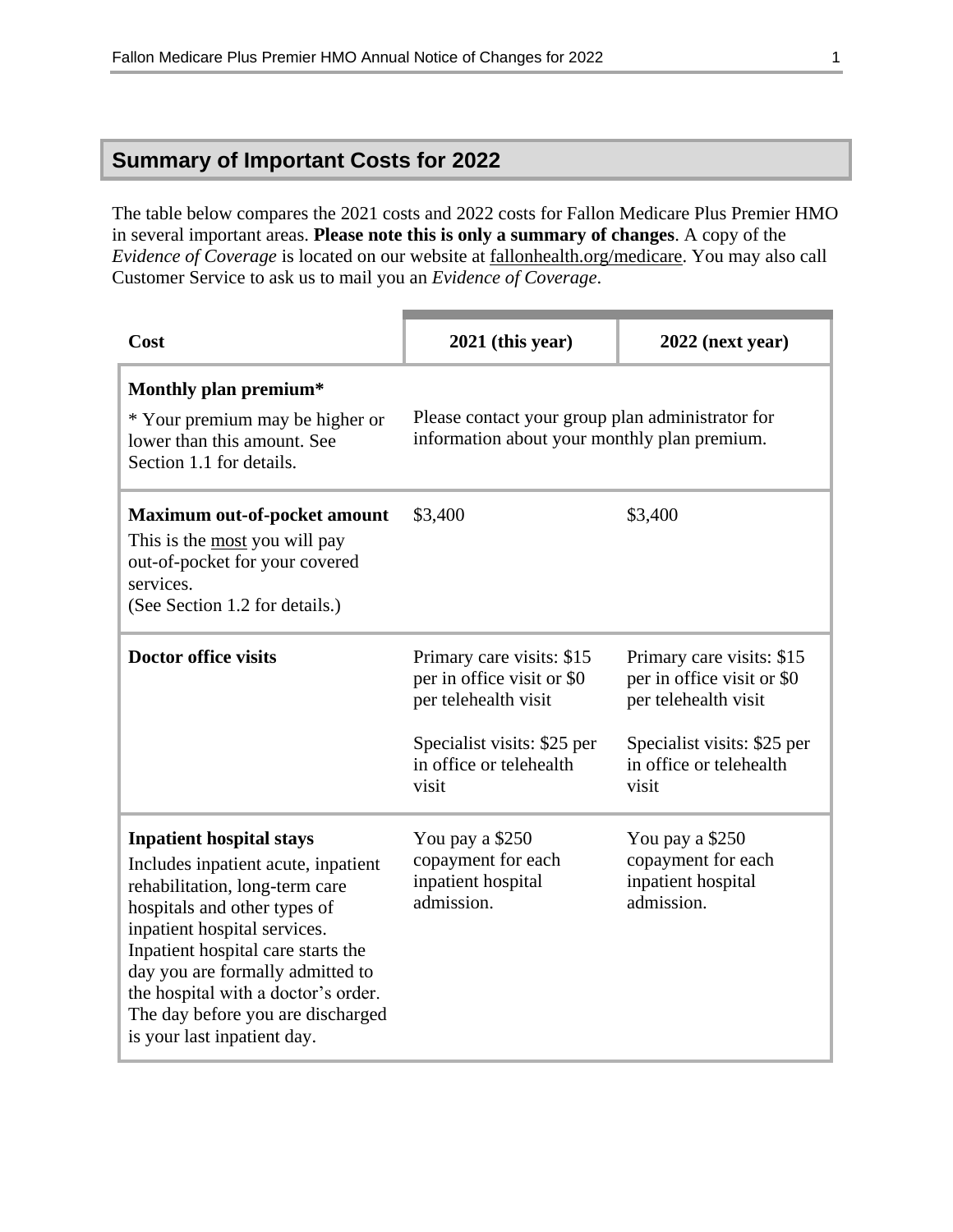| <b>Part D prescription drug</b>            | Deductible: \$0                                                                                                                  | Deductible: \$0                                                                                                                  |
|--------------------------------------------|----------------------------------------------------------------------------------------------------------------------------------|----------------------------------------------------------------------------------------------------------------------------------|
| coverage<br>(See Section 1.6 for details.) | Copayment/Coinsurance<br>during the Initial<br>Coverage Stage:                                                                   | Copayment/Coinsurance<br>during the Initial<br>Coverage Stage:                                                                   |
|                                            | Drug Tier 1:<br>$$10$ copay for a 30-<br>day supply<br>\$20 copay for a 60-<br>day supply<br>\$30 copay for a 90-<br>day supply  | Drug Tier 1:<br>$$10$ copay for a 30-<br>day supply<br>\$20 copay for a 60-<br>day supply<br>\$30 copay for a 90-<br>day supply  |
|                                            | Drug Tier 2<br>\$10 copay for a 30-<br>day supply<br>$$20$ copay for a 60-<br>day supply<br>\$30 copay for a 90-<br>day supply   | Drug Tier 2<br>\$10 copay for a 30-<br>day supply<br>\$20 copay for a 60-<br>day supply<br>\$30 copay for a 90-<br>day supply    |
|                                            | Drug Tier 3<br>\$30 copay for a 30-<br>day supply<br>\$60 copay for a 60-<br>day supply<br>\$90 copay for a 90-<br>day supply    | Drug Tier 3<br>\$30 copay for a 30-<br>day supply<br>\$60 copay for a 60-<br>day supply<br>\$90 copay for a 90-<br>day supply    |
|                                            | Drug Tier 4<br>\$65 copay for a 30-<br>day supply<br>\$130 copay for a 60-<br>day supply<br>\$195 copay for a 90-<br>day supply  | Drug Tier 4<br>\$65 copay for a 30-<br>day supply<br>\$130 copay for a 60-<br>day supply<br>$$195$ copay for a 90-<br>day supply |
|                                            | Drug Tier 5<br>\$65 copay for a 30-<br>day supply<br>$$130$ copay for a 60-<br>day supply<br>\$195 copay for a 90-<br>day supply | Drug Tier 5<br>\$65 copay for a 30-<br>day supply<br>Drug Tier 6<br>\$0 copay for a 30-day<br>supply                             |
|                                            | Drug Tier 6<br>\$0 copay for a 30-day<br>supply                                                                                  |                                                                                                                                  |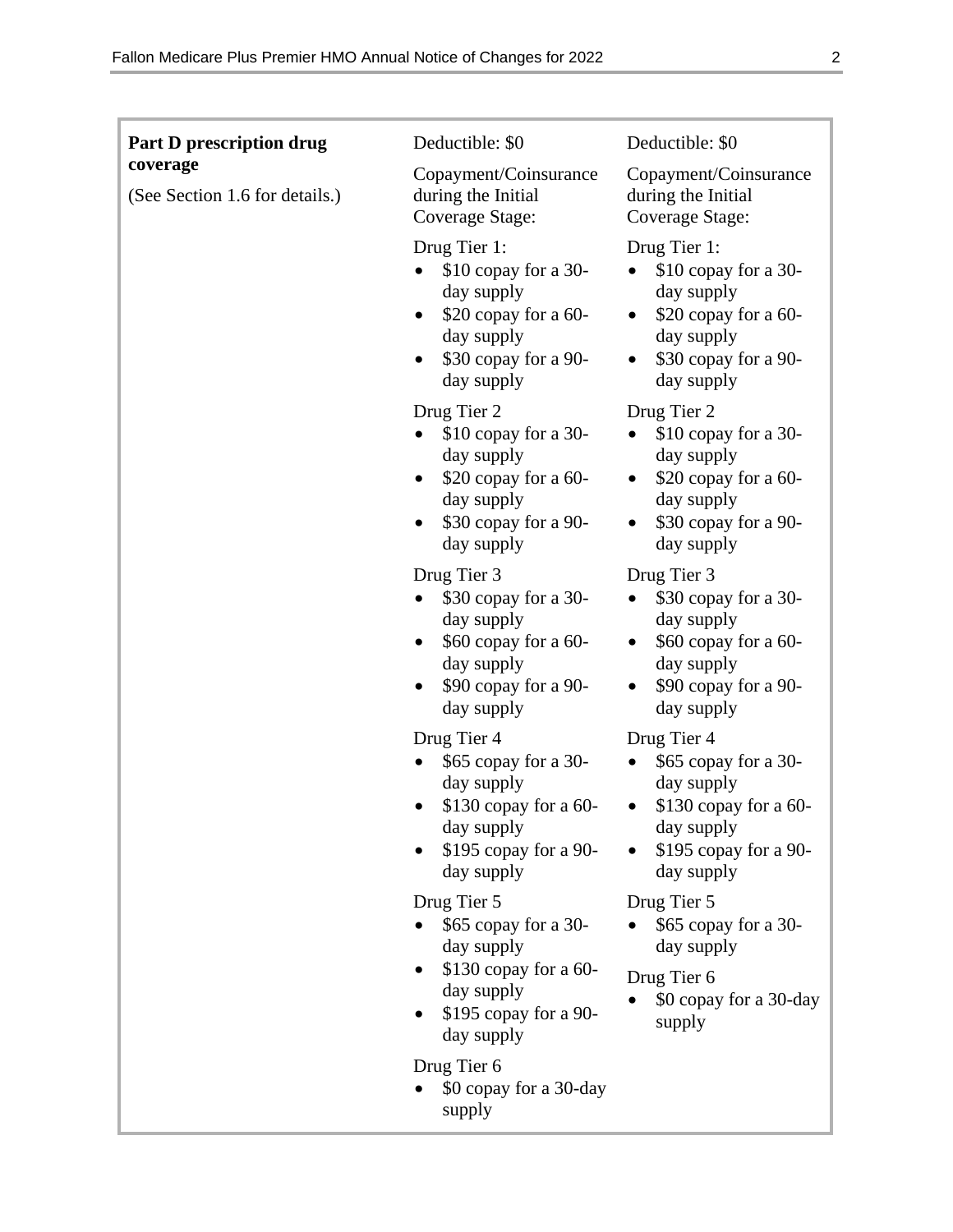## *Annual Notice of Changes* **for 2022 Table of Contents**

| <b>SECTION 1</b> |                                                                                         |  |
|------------------|-----------------------------------------------------------------------------------------|--|
|                  |                                                                                         |  |
|                  |                                                                                         |  |
|                  |                                                                                         |  |
|                  |                                                                                         |  |
|                  |                                                                                         |  |
|                  |                                                                                         |  |
| <b>SECTION 2</b> |                                                                                         |  |
| <b>SECTION 3</b> |                                                                                         |  |
|                  | Section 3.1 - If you want to stay in Fallon Medicare Plus Premier HMO or if you want to |  |
| <b>SECTION 4</b> |                                                                                         |  |
| <b>SECTION 5</b> | Programs That Offer Free Counseling about Medicare  14                                  |  |
| <b>SECTION 6</b> | Programs That Help Pay for Prescription Drugs 14                                        |  |
| <b>SECTION 7</b> |                                                                                         |  |
|                  | Section 7.1 - Getting Help from Fallon Medicare Plus Premier HMO 15                     |  |
|                  |                                                                                         |  |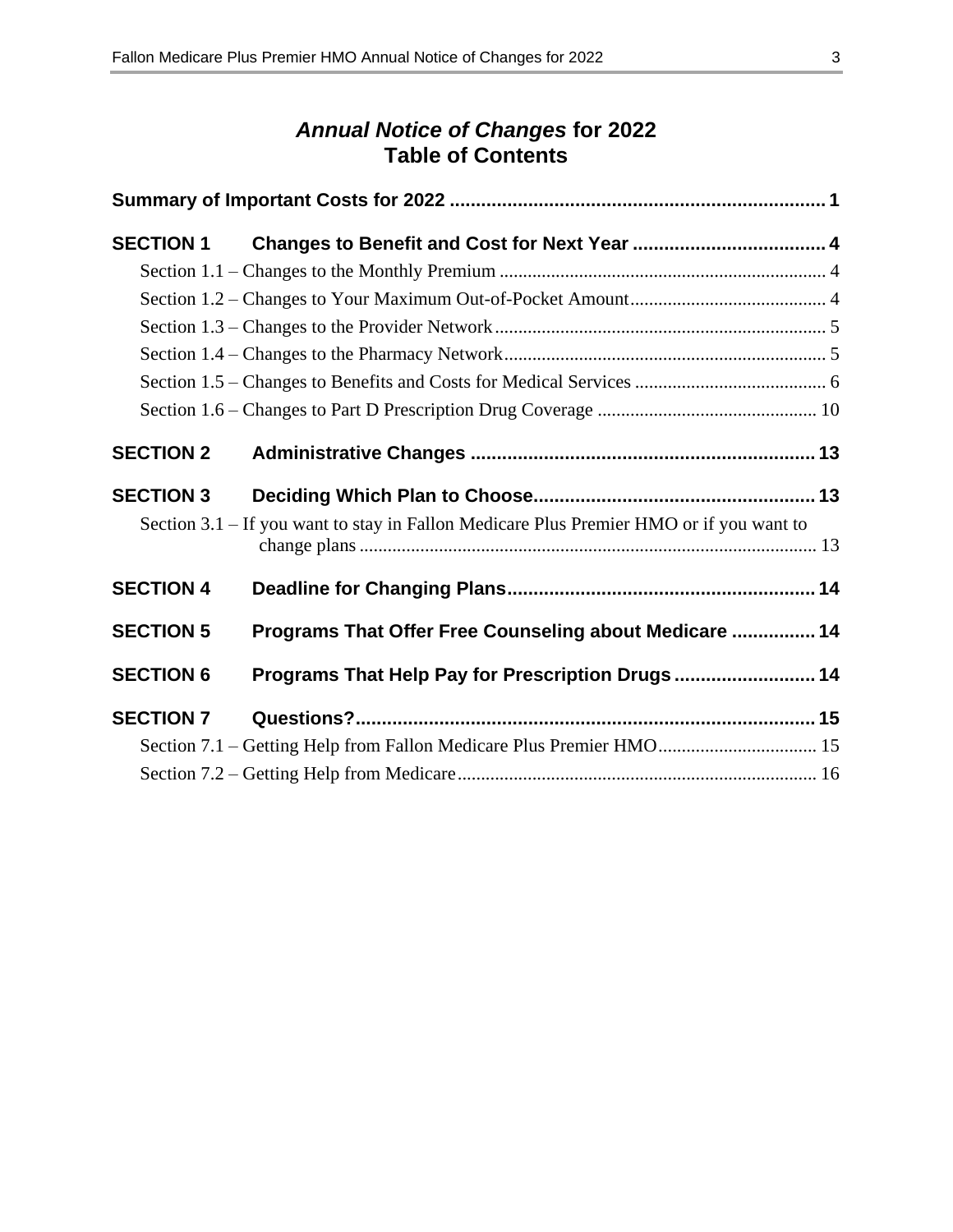## **SECTION 1 Changes to Benefit and Cost for Next Year**

#### **Section 1.1 – Changes to the Monthly Premium**

| Cost                                                                                       | $2021$ (this year)                                                                                  | $2022$ (next year) |
|--------------------------------------------------------------------------------------------|-----------------------------------------------------------------------------------------------------|--------------------|
| <b>Monthly premium</b><br>(You must also continue to pay your<br>Medicare Part B premium.) | Please contact your group plan administrator<br>for information about your monthly plan<br>premium. |                    |

- Your monthly plan premium will be *more* if you are required to pay a lifetime Part D late enrollment penalty for going without other drug coverage that is at least as good as Medicare drug coverage (also referred to as "creditable coverage") for 63 days or more.
- If you have a higher income, you may have to pay an additional amount each month directly to the government for your Medicare prescription drug coverage.
- Your monthly premium will be *less* if you are receiving "Extra Help" with your prescription drug costs. Please see Section 6 regarding "Extra Help" from Medicare.

#### **Section 1.2 – Changes to Your Maximum Out-of-Pocket Amount**

To protect you, Medicare requires all health plans to limit how much you pay "out-of-pocket" during the year. This limit is called the "maximum out-of-pocket amount." Once you reach this amount, you generally pay nothing for covered services for the rest of the year.

| Cost                                                                                                                                                                                                     | $2021$ (this year) | $2022$ (next year)                                                                                                                                              |
|----------------------------------------------------------------------------------------------------------------------------------------------------------------------------------------------------------|--------------------|-----------------------------------------------------------------------------------------------------------------------------------------------------------------|
| Maximum out-of-pocket amount<br>Your costs for covered medical                                                                                                                                           | \$3,400            | There is no change for the<br>upcoming benefit year.                                                                                                            |
| services (such as copays) count<br>toward your maximum out-of-<br>pocket amount. Your plan premium<br>and your costs for prescription<br>drugs do not count toward your<br>maximum out-of-pocket amount. |                    | Once you have paid \$3,400<br>out-of-pocket for covered<br>services, you will pay<br>nothing for your covered<br>services for the rest of the<br>calendar year. |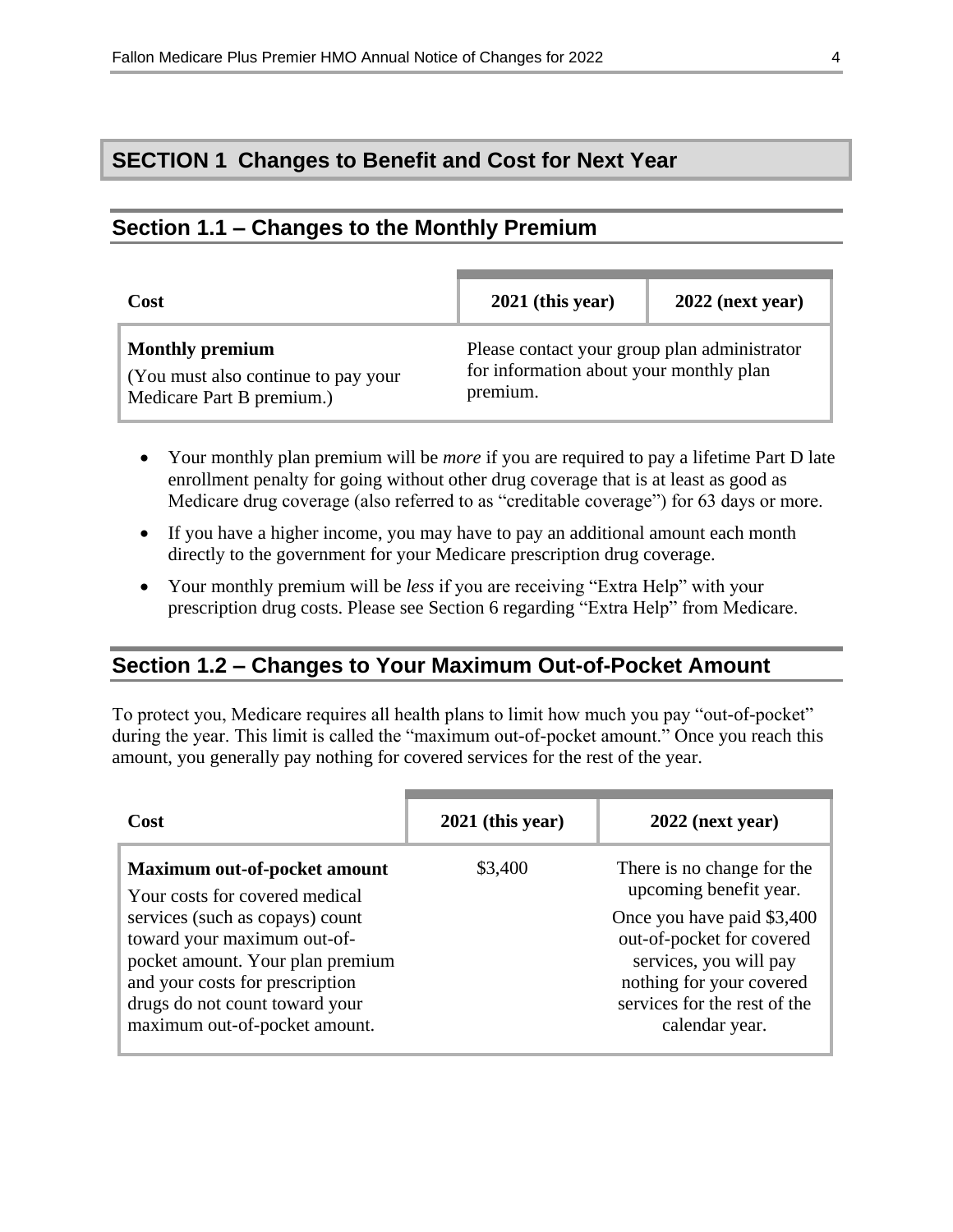#### **Section 1.3 – Changes to the Provider Network**

There are changes to our network of providers for next year. An updated *Provider Directory* is located on our website at fallonhealth.org/medicare. You may also call Customer Service for updated provider information or to ask us to mail you a *Provider Directory*. **Please review the 2022** *Provider Directory* **to see if your providers (primary care provider, specialists, hospitals, etc.) are in our network**.

It is important that you know that we may make changes to the hospitals, doctors and specialists (providers) that are part of your plan during the year. There are a number of reasons why your provider might leave your plan, but if your doctor or specialist does leave your plan, you have certain rights and protections summarized below:

- Even though our network of providers may change during the year, we must furnish you with uninterrupted access to qualified doctors and specialists.
- We will make a good faith effort to provide you with at least 30 days' notice that your provider is leaving our plan so that you have time to select a new provider.
- We will assist you in selecting a new qualified provider to continue managing your health care needs.
- If you are undergoing medical treatment you have the right to request, and we will work with you to ensure, that the medically necessary treatment you are receiving is not interrupted.
- If you believe we have not furnished you with a qualified provider to replace your previous provider or that your care is not being appropriately managed, you have the right to file an appeal of our decision.
- If you find out your doctor or specialist is leaving your plan, please contact us so we can assist you in finding a new provider to manage your care.

## **Section 1.4 – Changes to the Pharmacy Network**

Amounts you pay for your prescription drugs may depend on which pharmacy you use. Medicare drug plans have a network of pharmacies. In most cases, your prescriptions are covered *only* if they are filled at one of our network pharmacies.

There are changes to our network of pharmacies for next year. An updated *Pharmacy Directory* is located on our website at fallonhealth.org/medicare. You may also call Customer Service for updated provider information or to ask us to mail you a *Pharmacy Directory*. **Please review the 2022** *Pharmacy Directory* **to see which pharmacies are in our network**.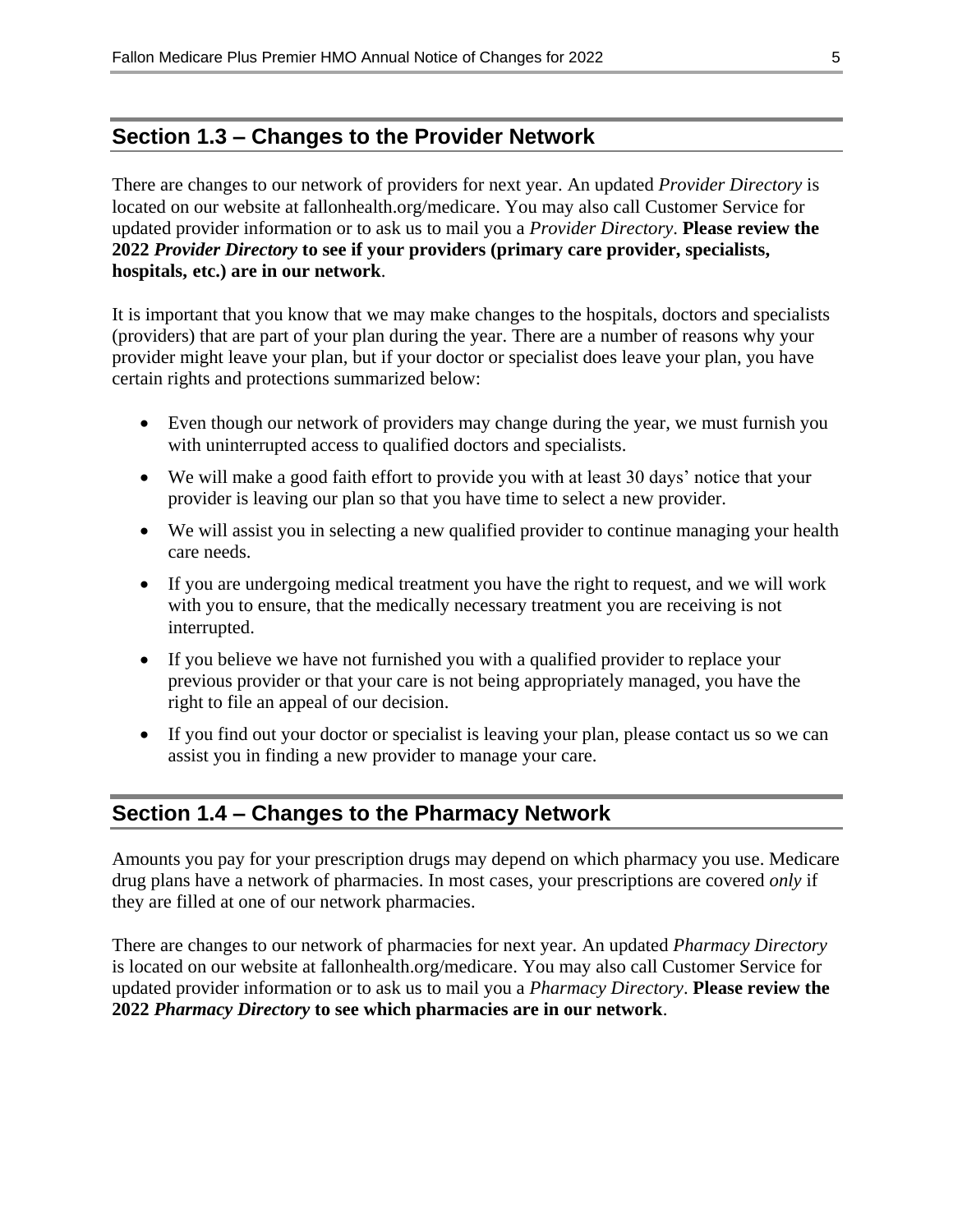## **Section 1.5 – Changes to Benefits and Costs for Medical Services**

We are changing our coverage for certain medical services next year. The information below describes these changes. For details about the coverage and costs for these services, see Chapter 4, *Medical Benefits Chart (what is covered and what you pay)*, in your *2022 Evidence of Coverage.*

#### **Opioid treatment program services**

Members of our plan with opioid use disorder (OUD) can receive coverage of services to treat OUD through an Opioid Treatment Program (OTP) which includes the following services:

- U.S. Food and Drug Administration (FDA)-approved opioid agonist and antagonist medication-assisted treatment (MAT) medications.
- Dispensing and administration of MAT medications (if applicable)
- Substance use counseling
- Individual and group therapy
- Toxicology testing
- Intake activities
- Periodic assessments

| Cost                                            | $2021$ (this year)                                                          | $2022$ (next year)                                                                                          |
|-------------------------------------------------|-----------------------------------------------------------------------------|-------------------------------------------------------------------------------------------------------------|
| <b>Acupuncture for chronic low</b><br>back pain | Prior authorization is<br>required for visits 13<br>through 20.             | Prior authorization is not<br>required.                                                                     |
| <b>Benefit Bank</b>                             | Online fitness program<br>services and WW online<br>membership not covered. | Benefit Bank covered<br>services include online<br>fitness program services<br>and WW online<br>membership. |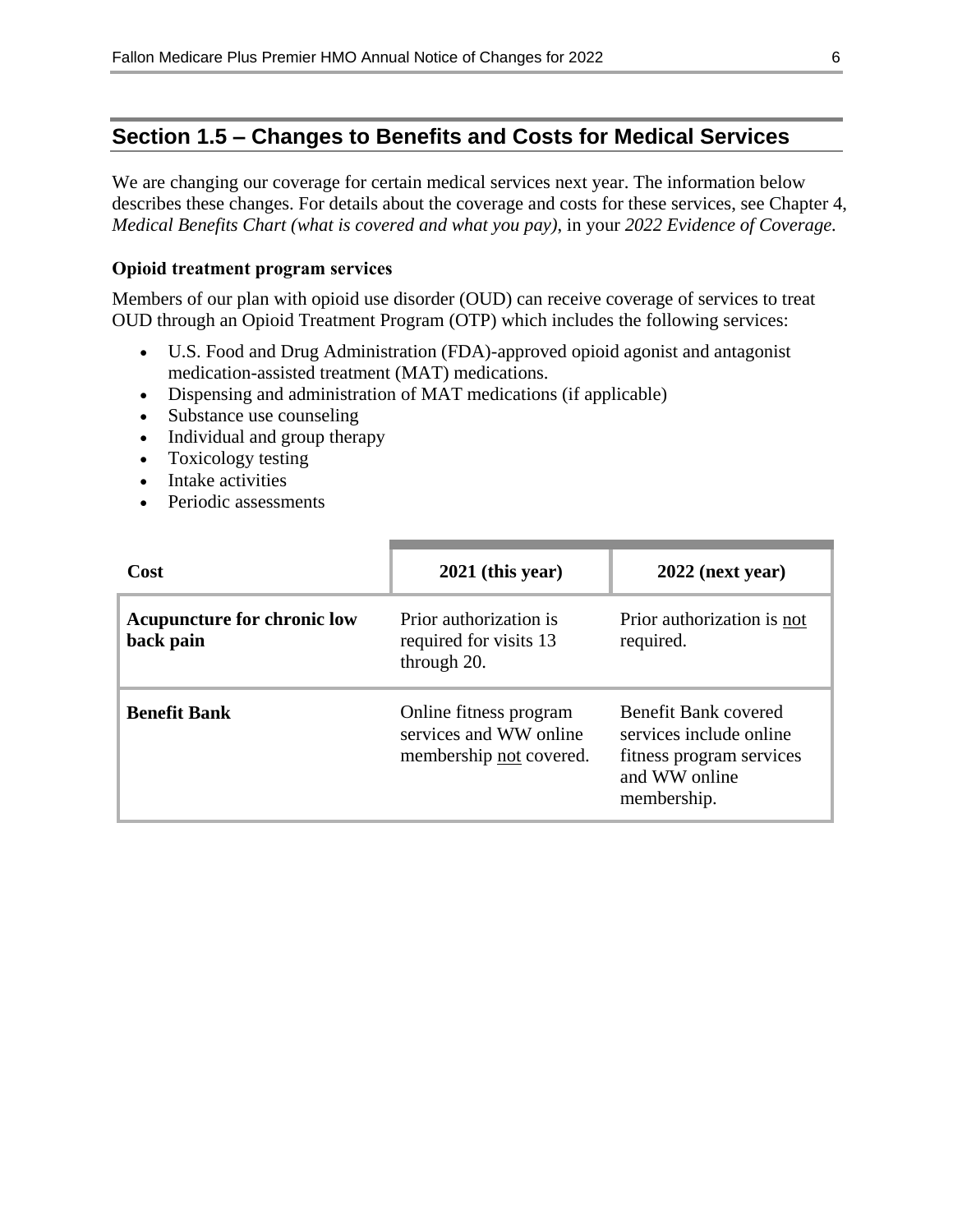| Cost                                         | 2021 (this year)                                                                                                                           | $2022$ (next year)                                                                                                                                                                                                                                                                                                                                        |
|----------------------------------------------|--------------------------------------------------------------------------------------------------------------------------------------------|-----------------------------------------------------------------------------------------------------------------------------------------------------------------------------------------------------------------------------------------------------------------------------------------------------------------------------------------------------------|
| <b>Meals program - post admission</b>        | Home-delivered meals<br>after discharge from an<br>inpatient stay at a hospital<br>or skilled nursing facility<br>not covered.             | There is no coinsurance,<br>copayment, or deductible<br>for the post-admission<br>meals program.<br>After discharge from an<br>inpatient stay at a hospital<br>or skilled nursing facility,<br>you may be eligible to<br>have up to 14 fully-<br>prepared, nutritious home-<br>delivered meals (2 meals<br>per day for 7 days)<br>delivered to your home. |
| <b>Medicare Part B prescription</b><br>drugs | Step therapy is not<br>required for:<br>Udenyca<br>Riabni<br>Zilretta<br>Abraxane                                                          | Step therapy is required<br>for:<br>Udenyca<br>Riabni<br>Zilretta<br>Abraxane                                                                                                                                                                                                                                                                             |
|                                              | For prescription drugs<br>that are covered under<br><b>Original Medicare you</b><br>pay:                                                   | For prescription drugs<br>that are covered under<br><b>Original Medicare you</b><br>pay:                                                                                                                                                                                                                                                                  |
|                                              | <b>Retail Cost-Sharing</b>                                                                                                                 | Retail Cost-Sharing                                                                                                                                                                                                                                                                                                                                       |
|                                              | Tier 1<br>\$10 copay for up to a 30-<br>day supply<br>\$20 copay for up to a 60-<br>day supply<br>\$30 copay for up to a 90-<br>day supply | Generic drugs:<br>\$10 copay for up to a 30-<br>day supply<br>\$20 copay for up to a 60-<br>day supply<br>\$30 copay for up to a 90-<br>day supply                                                                                                                                                                                                        |
|                                              | Tier <sub>2</sub>                                                                                                                          | Brand-name drugs:                                                                                                                                                                                                                                                                                                                                         |
|                                              | \$10 copay for up to a 30-<br>day supply<br>\$20 copay for up to a 60-<br>day supply<br>\$30 copay for up to a 90-<br>day supply           | \$65 copay for up to a 30-<br>day supply<br>\$130 copay for up to a 60-<br>day supply<br>\$195 copay for up to a 90-<br>day supply                                                                                                                                                                                                                        |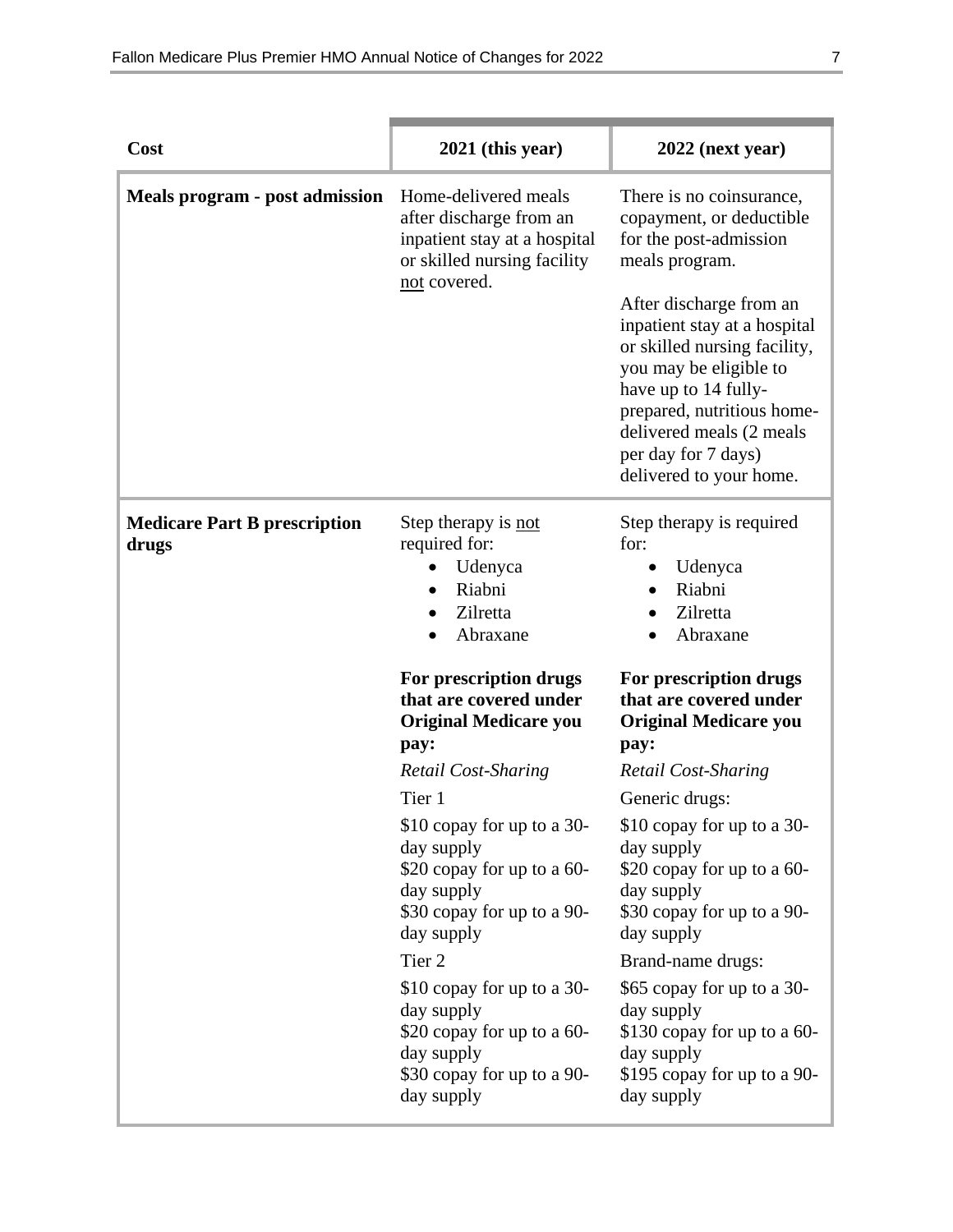| Cost | $2021$ (this year)                                                                                                                                                                                                                                                                                                                                                                                                                                                                                                                                                                                                                                                                                                  | $2022$ (next year)                                                                                                                                                                                                                                                                                                                          |
|------|---------------------------------------------------------------------------------------------------------------------------------------------------------------------------------------------------------------------------------------------------------------------------------------------------------------------------------------------------------------------------------------------------------------------------------------------------------------------------------------------------------------------------------------------------------------------------------------------------------------------------------------------------------------------------------------------------------------------|---------------------------------------------------------------------------------------------------------------------------------------------------------------------------------------------------------------------------------------------------------------------------------------------------------------------------------------------|
|      | Tier <sub>3</sub><br>\$30 copay for up to a 30-<br>day supply<br>\$60 copay for up to a 60-<br>day supply<br>\$90 copay for up to a 90-<br>day supply<br>Tier <sub>4</sub><br>\$65 copay for up to a 30-<br>day supply<br>\$130 copay for up to a 60-<br>day supply<br>\$195 copay for up to a 90-<br>day supply<br>Tier 5<br>\$65 copay for up to a 30-<br>day supply<br>\$130 copay for up to a 60-<br>day supply<br>\$195 copay for up to a 90-<br>day supply<br>Tier <sub>6</sub><br>\$0 copay for up to a 30-<br>day supply (30-day supply<br>only)<br>Mail-Order Cost-Sharing<br>Tier 1<br>\$10 copay for up to a 30-<br>day supply<br>\$20 copay for up to a 60-<br>day supply<br>\$20 copay for up to a 90- | Mail-Order Cost-Sharing<br>Generic drugs:<br>\$10 copay for up to a 30-<br>day supply<br>\$20 copay for up to a 60-<br>day supply<br>\$20 copay for up to a 90-<br>day supply<br>Brand-name drugs:<br>\$65 copay for up to a 30-<br>day supply<br>\$130 copay for up to a 60-<br>day supply<br>$$162.50$ copay for up to a<br>90-day supply |
|      | day supply<br>Tier <sub>2</sub><br>\$10 copay for up to a 30-<br>day supply<br>\$20 copay for up to a 60-<br>day supply<br>\$20 copay for up to a 90-<br>day supply                                                                                                                                                                                                                                                                                                                                                                                                                                                                                                                                                 |                                                                                                                                                                                                                                                                                                                                             |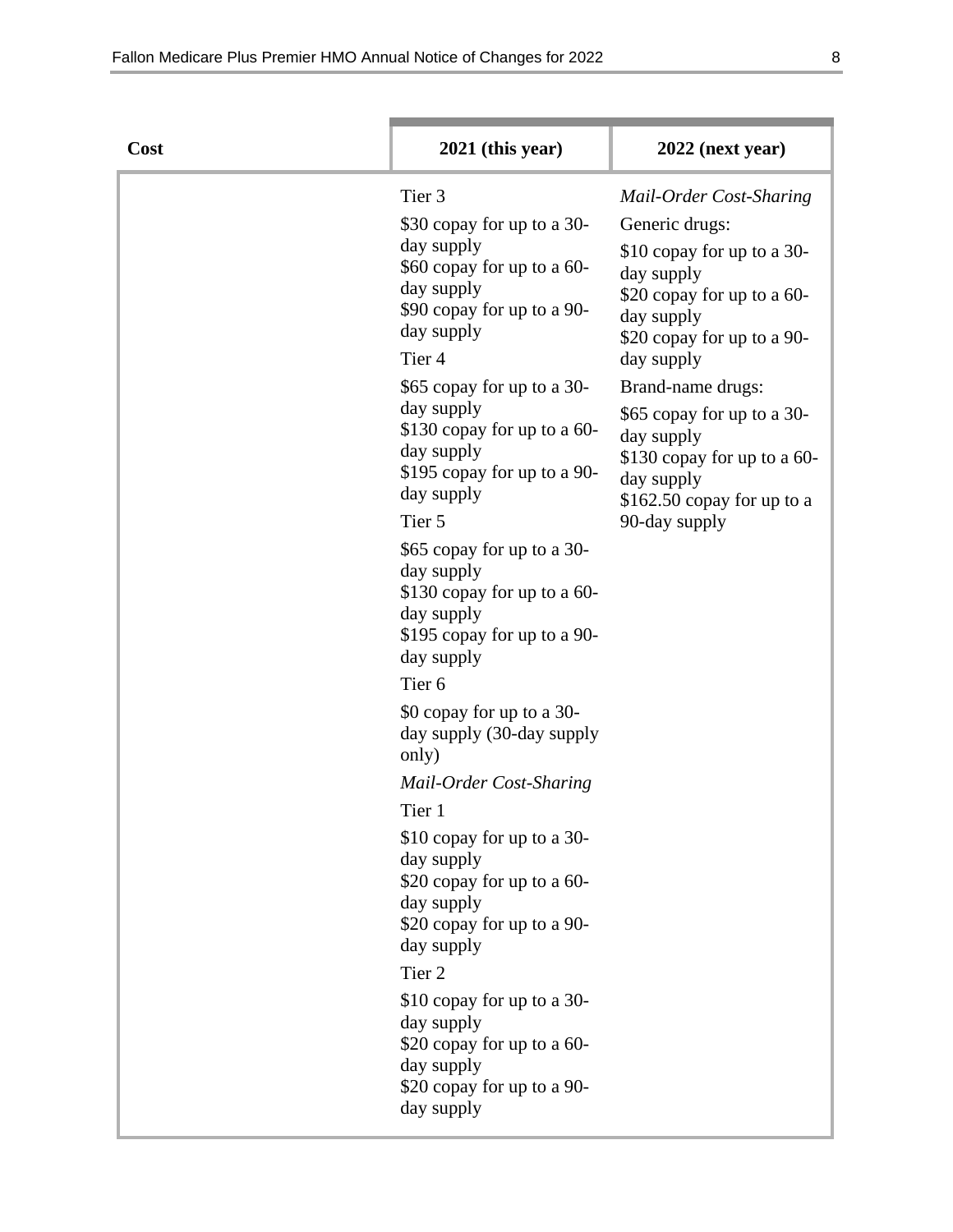| Cost                                                                        | $2021$ (this year)                                                                                                                                                                                                                                                                                                                                                                                                                                                                                                                                  | $2022$ (next year)                                                                                                                                                                                                            |
|-----------------------------------------------------------------------------|-----------------------------------------------------------------------------------------------------------------------------------------------------------------------------------------------------------------------------------------------------------------------------------------------------------------------------------------------------------------------------------------------------------------------------------------------------------------------------------------------------------------------------------------------------|-------------------------------------------------------------------------------------------------------------------------------------------------------------------------------------------------------------------------------|
|                                                                             | Tier <sub>3</sub><br>\$30 copay for up to a 30-<br>day supply<br>\$60 copay for up to a 60-<br>day supply<br>\$60 copay for up to a 90-<br>day supply<br>Tier 4<br>\$65 copay for up to a 30-<br>day supply<br>\$130 copay for up to a 60-<br>day supply<br>$$162.50$ copay for up to a<br>90-day supply<br>Tier 5<br>\$65 copay for up to a 30-<br>day supply<br>\$130 copay for up to a 60-<br>day supply<br>$$162.50$ copay for up to a<br>90-day supply<br>Tier <sub>6</sub><br>\$0 copay for up to a 30-<br>day supply (30-day supply<br>only) |                                                                                                                                                                                                                               |
| <b>Physician/Practitioner services,</b><br>including doctor's office visits | You pay a \$0 copayment<br>for telehealth services<br>from the following:<br>Primary care<br>provider, including<br>Teladoc<br>Outpatient mental<br>health providers<br>Outpatient<br>substance abuse<br>providers                                                                                                                                                                                                                                                                                                                                  | You pay a \$0 copayment<br>for telehealth services<br>from the following:<br>Primary care<br>provider<br>Approved<br>telehealth vendor<br>Outpatient mental<br>health providers<br>Outpatient<br>substance abuse<br>providers |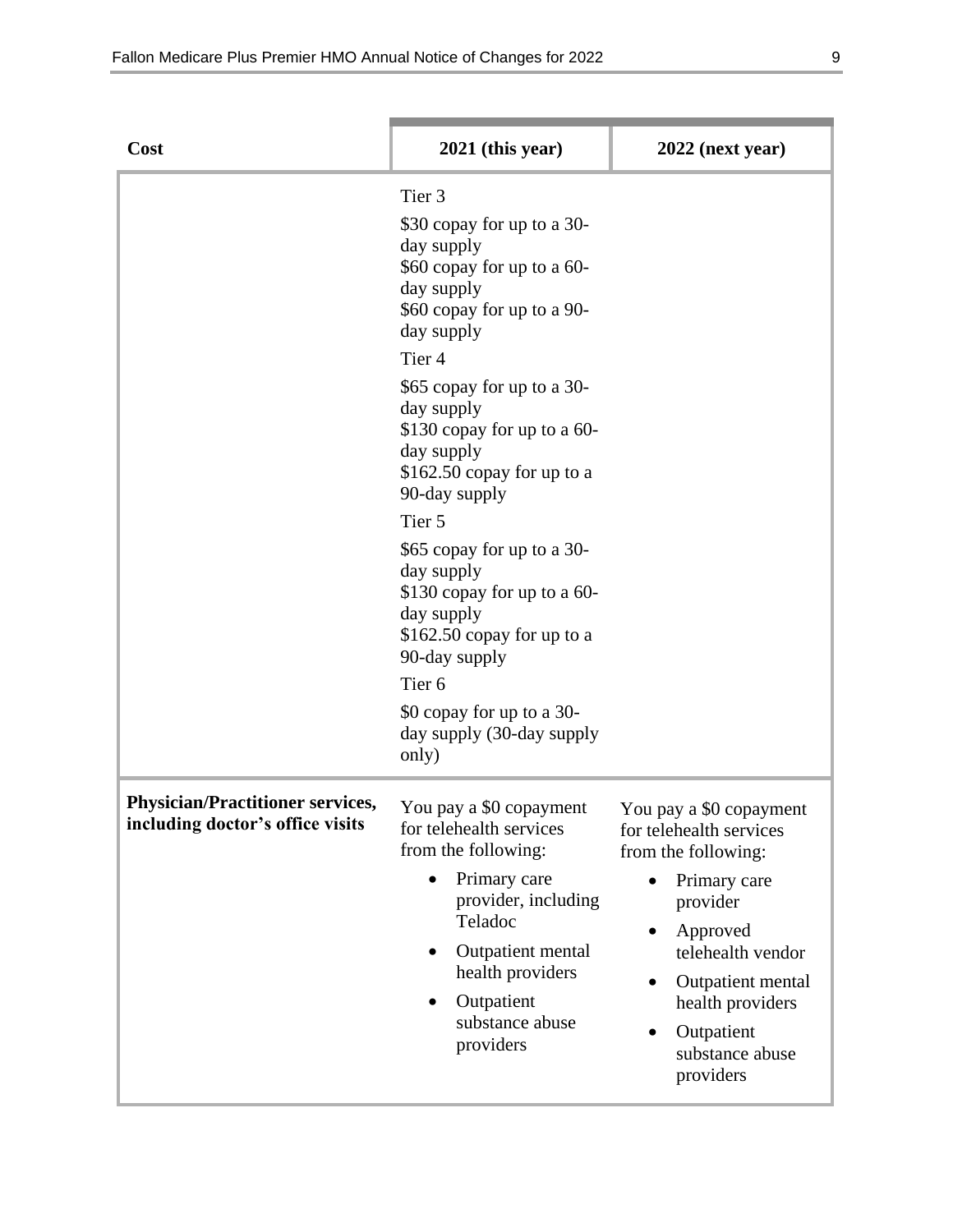| Cost                                                                             | $2021$ (this year)                                     | $2022$ (next year)                                                           |
|----------------------------------------------------------------------------------|--------------------------------------------------------|------------------------------------------------------------------------------|
| <b>Remote access technology</b><br>services<br>(Web/phone-based<br>technologies) | Web/phone-based<br>technology services not<br>covered. | There is no copayment for<br>covered web/phone-based<br>technology services. |

## **Section 1.6 – Changes to Part D Prescription Drug Coverage**

#### **Changes to Our Drug List**

Our list of covered drugs is called a Formulary or "Drug List." A copy of our Drug List is provided electronically.

We made changes to our Drug List, including changes to the drugs we cover and changes to the restrictions that apply to our coverage for certain drugs. **Review the Drug List to make sure your drugs will be covered next year and to see if there will be any restrictions.**

If you are affected by a change in drug coverage, you can:

- **Work with your doctor (or other prescriber) and ask the plan to make an exception** to cover the drug.
	- o To learn what you must do to ask for an exception, see Chapter 9 of your *E*v*idence of Coverage* (*What to do if you have a problem or complaint (coverage decisions, appeals, complaints))* or call Customer Service.
- **Work with your doctor (or other prescriber) to find a different drug** that we cover. You can call Customer Service to ask for a list of covered drugs that treat the same medical condition.

In some situations, we are required to cover a temporary supply of a non-formulary drug in the first 108 days of the plan year or the first 108 days of membership to avoid a gap in therapy. (To learn more about when you can get a temporary supply and how to ask for one, see Chapter 5, Section 5.2 of the *Evidence of Coverage.*) During the time when you are getting a temporary supply of a drug, you should talk with your doctor to decide what to do when your temporary supply runs out. You can either switch to a different drug covered by the plan or ask the plan to make an exception for you and cover your current drug.

Formulary exceptions are covered for 1 to 3 years from the date of approval. Current formulary exceptions will be covered next year, as long as the approval duration has not expired.

Most of the changes in the Drug List are new for the beginning of each year. However, during the year, we might make other changes that are allowed by Medicare rules.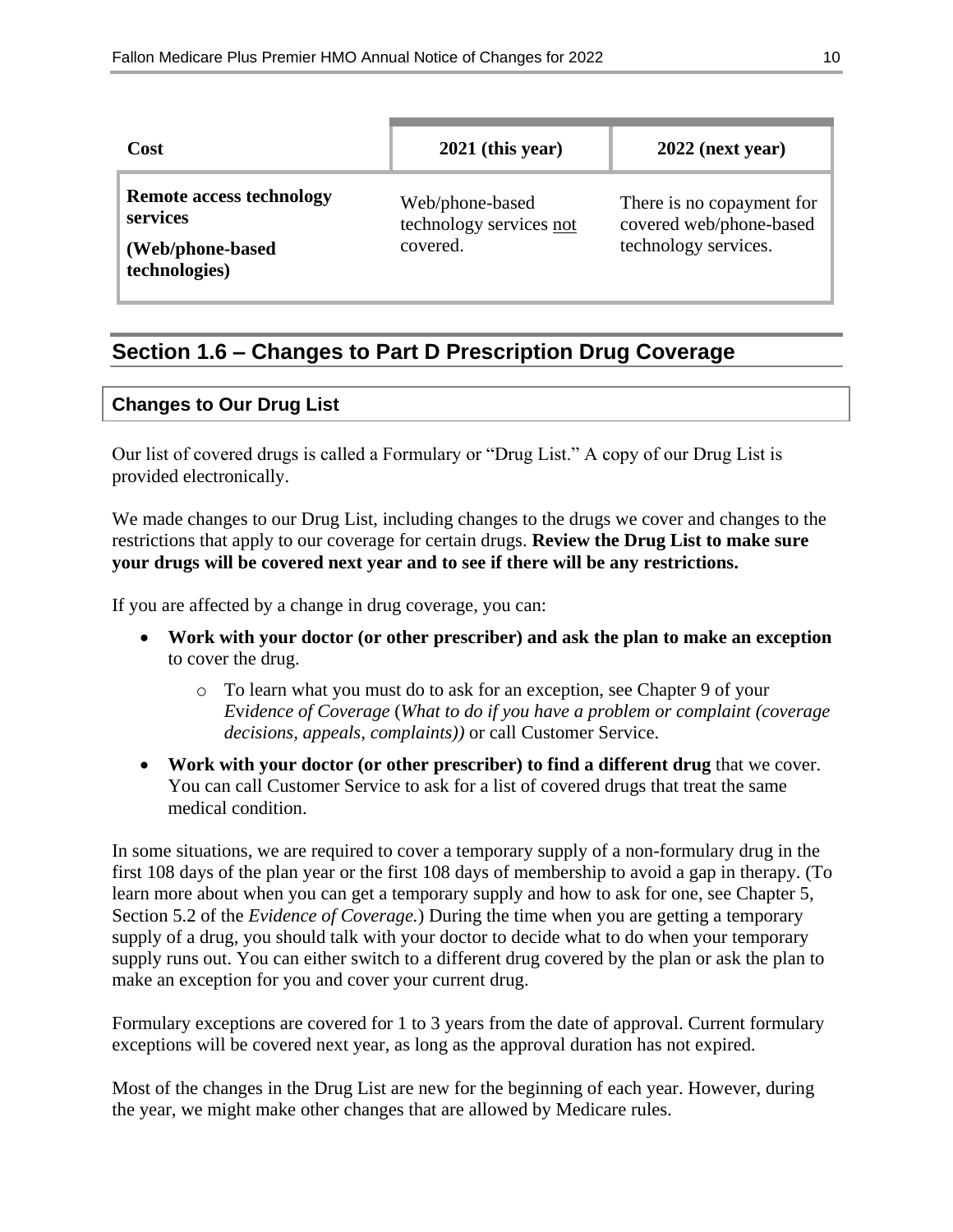When we make these changes to the Drug List during the year, you can still work with your doctor (or other prescriber) and ask us to make an exception to cover the drug. We will also continue to update our online Drug List as scheduled and provide other required information to reflect drug changes. (To learn more about changes we may make to the Drug List, see Chapter 5, Section 6 of the *Evidence of Coverage*.)

#### **Changes to Prescription Drug Costs**

*Note:* If you are in a program that helps pay for your drugs ("Extra Help"), **the information about costs for Part D prescription drugs does not apply to you.** We sent you a separate insert, called the "Evidence of Coverage Rider for People Who Get Extra Help Paying for Prescription Drugs" (also called the "Low Income Subsidy Rider" or the "LIS Rider"), which tells you about your drug costs. Because you receive "Extra Help" if you haven't received this insert by September 30, 2021, please call Customer Service and ask for the "LIS Rider."

There are four "drug payment stages." How much you pay for a Part D drug depends on which drug payment stage you are in. (You can look in Chapter 6, Section 2 of your *Evidence of Coverage* for more information about the stages.)

The information below shows the changes for next year to the first two stages – the Yearly Deductible Stage and the Initial Coverage Stage. (Most members do not reach the other two stages – the Coverage Gap Stage or the Catastrophic Coverage Stage. To get information about your costs in these stages, look at Chapter 6, Sections 6 and 7, in the *Evidence of Coverage*, which is located on our website at fallonhealth.org/medicare. You may also call Customer Service to ask us to mail you an *Evidence of Coverage*.)

#### **Changes to the Deductible Stage**

| <b>Stage</b>                                      | $2021$ (this year)                                                                | $2022$ (next year)                                                                |
|---------------------------------------------------|-----------------------------------------------------------------------------------|-----------------------------------------------------------------------------------|
| <b>Stage 1: Yearly Deductible</b><br><b>Stage</b> | Because we have no<br>deductible, this payment<br>stage does not apply to<br>you. | Because we have no<br>deductible, this payment<br>stage does not apply to<br>you. |

#### **Changes to Your Cost Sharing in the Initial Coverage Stage**

To learn how copayments and coinsurance work, look at Chapter 6, Section 1.2, *Types of out-ofpocket costs you may pay for covered drugs* in your *Evidence of Coverage*.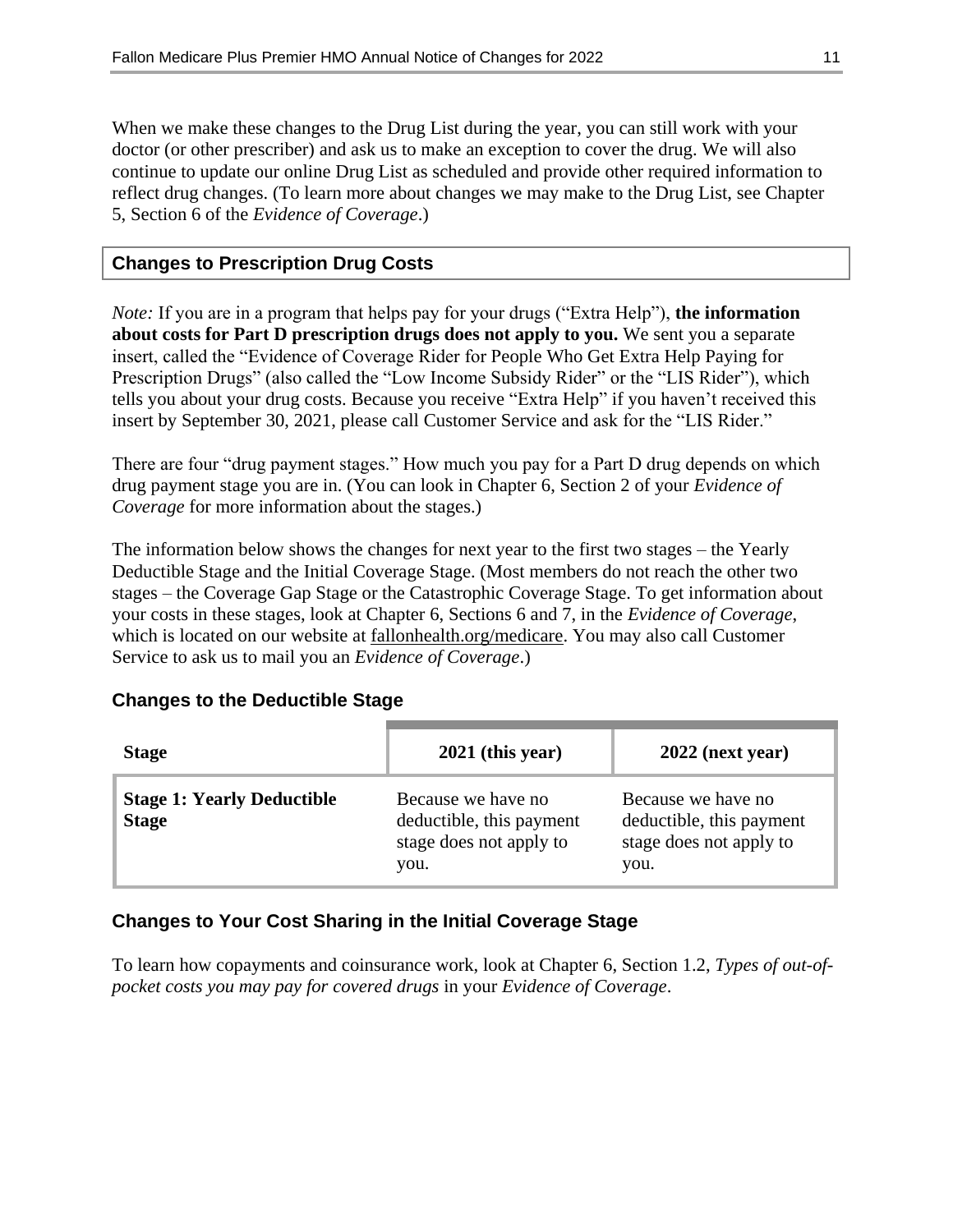| <b>Stage</b>                                                                                                                  | $2021$ (this year)                                                                                                    | $2022$ (next year)                                                                                             |
|-------------------------------------------------------------------------------------------------------------------------------|-----------------------------------------------------------------------------------------------------------------------|----------------------------------------------------------------------------------------------------------------|
| <b>Stage 2: Initial Coverage Stage</b><br>During this stage, the plan pays<br>its share of the cost of your drugs             | Your cost for a one-month<br>supply filled at a network<br>pharmacy:                                                  | Your cost for a one-month<br>supply filled at a network<br>pharmacy:                                           |
| and you pay your share of the<br>cost.<br>The costs in this row are for a                                                     | Tier 1:<br>You pay \$10 per<br>prescription.                                                                          | Tier 1:<br>You pay \$10 per<br>prescription.                                                                   |
| one-month (30-day) supply when<br>you fill your prescription at a<br>network pharmacy that provides<br>standard cost sharing. | Tier 2:<br>You pay \$10 per<br>prescription.                                                                          | Tier 2:<br>You pay \$10 per<br>prescription.                                                                   |
| For information about the costs<br>for a long-term supply or for<br>mail-order prescriptions, look in                         | Tier 3:<br>You pay \$30 per<br>prescription.                                                                          | Tier 3:<br>You pay \$30 per<br>prescription.                                                                   |
| Chapter 6, Section 5 of your<br>Evidence of Coverage.<br>We changed the tier for some of                                      | Tier 4:<br>You pay \$65 per<br>prescription.                                                                          | Tier 4:<br>You pay \$65 per<br>prescription.                                                                   |
| the drugs on our Drug List. To<br>see if your drugs will be in a<br>different tier, look them up on the<br>Drug List.         | Tier 5:<br>You pay \$65 per<br>prescription.                                                                          | Tier 5:<br>You pay \$65 per<br>prescription.                                                                   |
|                                                                                                                               | Tier 6:<br>You pay \$0 per<br>prescription.                                                                           | Tier 6:<br>You pay \$0 per<br>prescription.                                                                    |
|                                                                                                                               | Once your total drug costs<br>have reached \$6,550, you<br>will move to the<br><b>Catastrophic Coverage</b><br>Stage. | Once your total drug costs<br>have reached \$7,050, you<br>will move to the<br>Catastrophic Coverage<br>Stage. |

#### **Changes to the Coverage Gap and Catastrophic Coverage Stages**

The other two drug coverage stages – the Coverage Gap Stage and the Catastrophic Coverage Stage – are for people with high drug costs. Because your coverage is provided through a contract with your current employer or former employer or union, you would continue to pay your Initial Coverage Stage copayments throughout the Coverage Gap until you reach the Catastrophic Coverage Stage. **Most members do not reach the Catastrophic Coverage Stage**. For information about your costs in these stages, look at Chapter 6, Sections 6 and 7, in your *Evidence of Coverage*.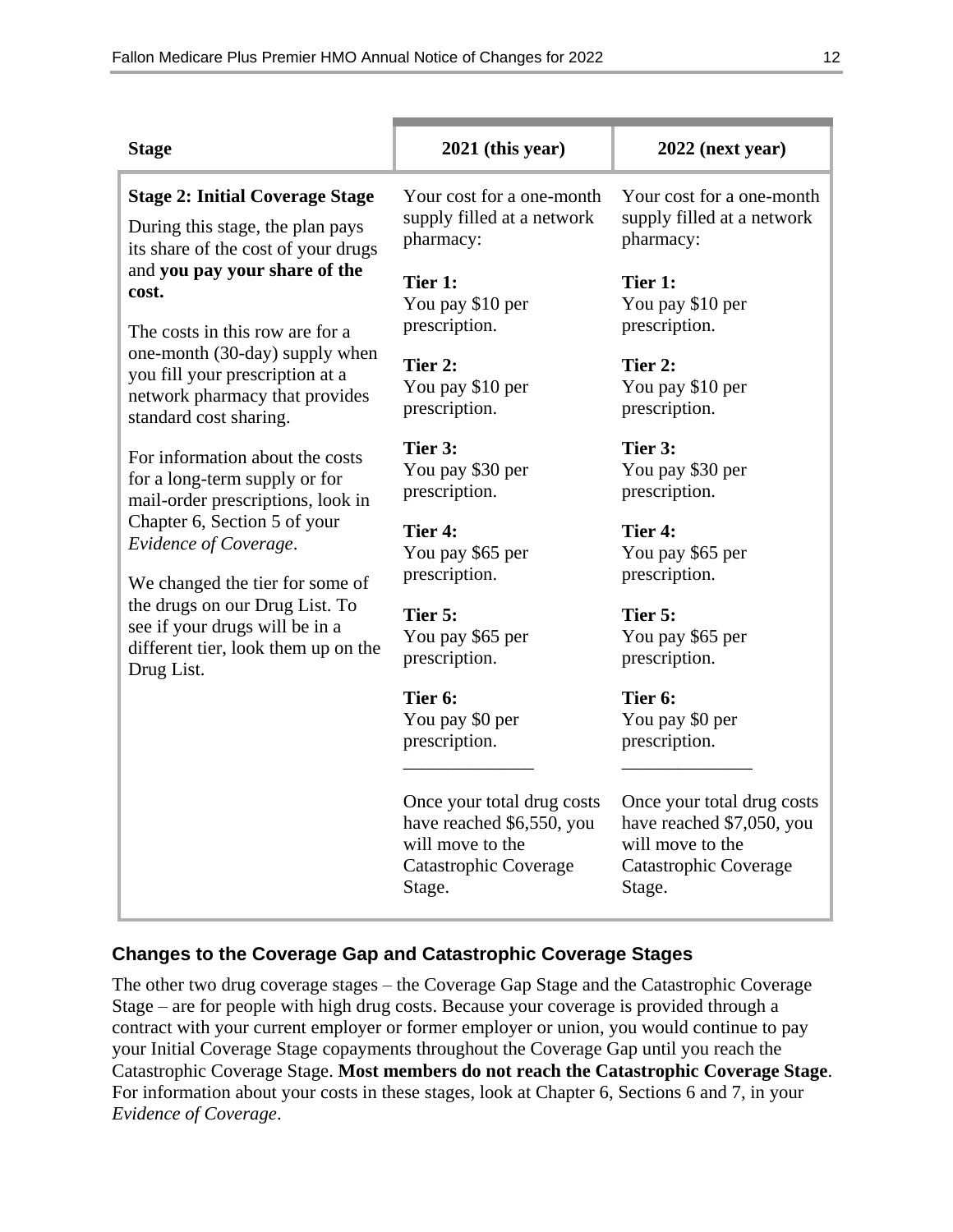## **SECTION 2 Administrative Changes**

| <b>Description</b>                                                                                | 2021 (this year)         | $2022$ (next year)       |
|---------------------------------------------------------------------------------------------------|--------------------------|--------------------------|
|                                                                                                   |                          |                          |
| Chapter 2, Section 1                                                                              | CALL: 1-866-239-4707     | CALL: 1-844-657-0494     |
| <b>Coverage Decisions for Part D</b><br><b>Prescription Drugs -</b><br><b>Contact Information</b> | FAX: 1-855-633-7673      | FAX: 1-844-403-1028      |
|                                                                                                   | <b>WRITE:</b>            | <b>WRITE:</b>            |
|                                                                                                   | <b>CVS</b> Caremark      | OptumRx                  |
|                                                                                                   | <b>MC109</b>             | Prior Authorization      |
|                                                                                                   | P.O. Box 52000           | Department               |
|                                                                                                   | Phoenix, AZ 85072-2000   | P.O. Box 25183           |
|                                                                                                   |                          | Santa Ana, CA 92799      |
| Chapter 2, Section 1                                                                              | <b>WRITE:</b>            | <b>WRITE:</b>            |
| <b>Payment Requests for Pharmacy</b>                                                              | Med D Paper Claims       | OptumRx                  |
| Claims (what you get at the                                                                       | P.O. Box 52066           | <b>Claims Department</b> |
| pharmacy) - Contact Information                                                                   | Phoenix, AZ 85072-2066   | P.O. Box 650287          |
|                                                                                                   |                          | Dallas, TX 75265-0287    |
|                                                                                                   | <b>WEBSITE:</b>          |                          |
|                                                                                                   | caremark.com             | <b>WEBSITE:</b>          |
|                                                                                                   |                          | optumrx.com              |
| Chapter 6, Section 2.1                                                                            | <b>Pharmacy claims</b>   | <b>Pharmacy claims</b>   |
| How and where to send us your                                                                     | (services you get at the | (services you get at the |
| request for payment                                                                               | pharmacy):               | pharmacy):               |
|                                                                                                   | Med D Paper Claims       | OptumRx                  |
|                                                                                                   | P.O. Box 52066           | <b>Claims Department</b> |
|                                                                                                   | Phoenix, AZ 85072-2066   | P.O. Box 650287          |
|                                                                                                   |                          | Dallas, TX 75265-0287    |

#### **SECTION 3 Deciding Which Plan to Choose**

## **Section 3.1 – If you want to stay in Fallon Medicare Plus Premier HMO or if you want to change plans**

**To stay in our plan you don't need to do anything,** unless notified by your group benefits administrator to do otherwise. Your group benefits administrator determines when you can sign up or change your group plan coverage. Before you make a change, speak to your group benefits administrator. This is important because you may lose benefits you currently receive under your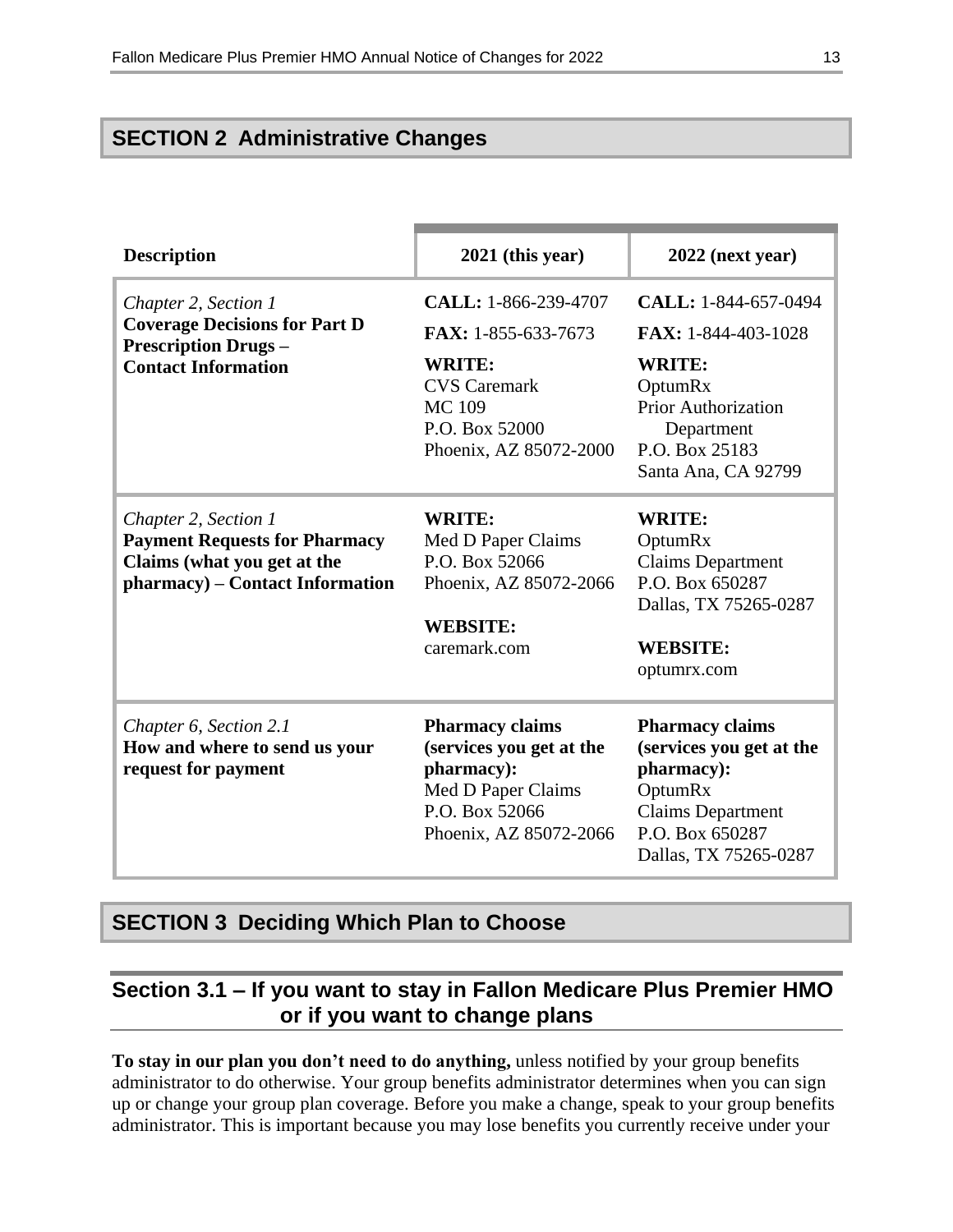employer or retiree group coverage if you switch plans. If you do not sign up for a different plan or change to Original Medicare by December 7, you will automatically be enrolled in our Fallon Medicare Plus Premier HMO*.*

## **SECTION 4 Deadline for Changing Plans**

If you want to change to a different plan or to Original Medicare for next year, you can do it from **October 15 until December 7.** The change will take effect on January 1, 2022.

#### **Are there other times of the year to make a change?**

In certain situations, changes are also allowed at other times of the year. For example, people with Medicaid, those who get "Extra Help" paying for their drugs, those who have or are leaving employer coverage, and those who move out of the service area may be allowed to make a change at other times of the year. For more information, see Chapter 10, Section 2.3 of the *Evidence of Coverage.*

If you enrolled in a Medicare Advantage plan for January 1, 2022, and don't like your plan choice, you can switch to another Medicare health plan (either with or without Medicare prescription drug coverage) or switch to Original Medicare (either with or without Medicare prescription drug coverage) between January 1 and March 31, 2022. For more information, see Chapter 10, Section 2.2 of the *Evidence of Coverage*.

## **SECTION 5 Programs That Offer Free Counseling about Medicare**

The State Health Insurance Assistance Program (SHIP) is a government program with trained counselors in every state. In Massachusetts, the SHIP is called the Serving the Health Insurance Needs of Everyone (SHINE) Program.

SHINE is independent (not connected with any insurance company or health plan). It is a state program that gets money from the Federal government to give **free** local health insurance counseling to people with Medicare. SHINE counselors can help you with your Medicare questions or problems. They can help you understand your Medicare plan choices and answer questions about switching plans. You can call SHINE at 1-800-243-4636. You can learn more about SHINE by visiting their website [\(www.mass.gov/health-insurance-counseling\)](file://///emcprd01/GROUP/Medicare%20Programs/ANOCs/2021/Templates/Fallon%20Medicare%20Plus/www.mass.gov/health-insurance-counseling).

## **SECTION 6 Programs That Help Pay for Prescription Drugs**

You may qualify for help paying for prescription drugs. Below we list different kinds of help:

 **"Extra Help" from Medicare.** People with limited incomes may qualify for "Extra Help" to pay for their prescription drug costs. If you qualify, Medicare could pay up to 75% or more of your drug costs including monthly prescription drug premiums, annual deductibles, and coinsurance. Additionally, those who qualify will not have a coverage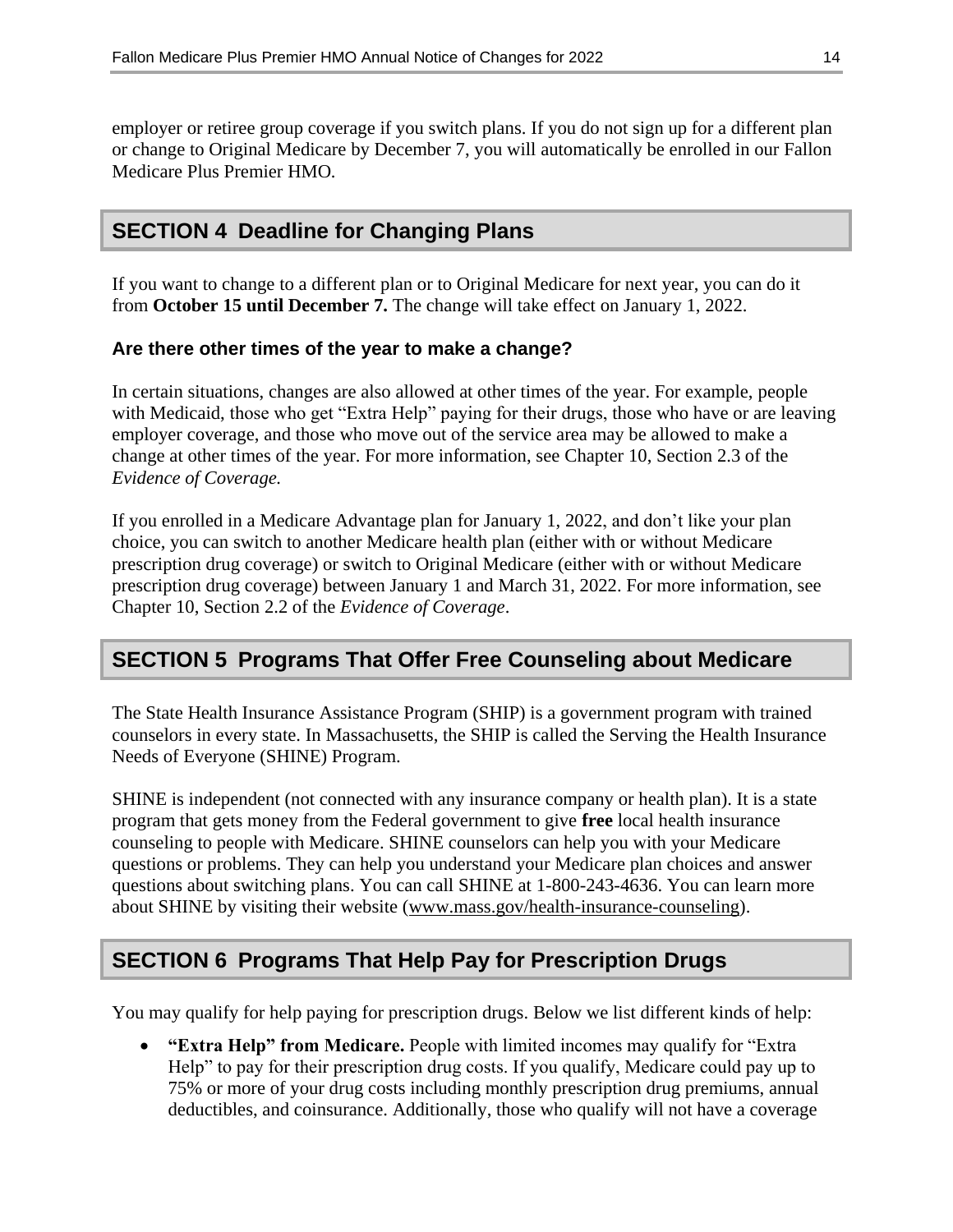gap or late enrollment penalty. Many people are eligible and don't even know it. To see if you qualify, call:

- o 1-800-MEDICARE (1-800-633-4227). TTY users should call 1-877-486-2048, 24 hours a day/7 days a week;
- o The Social Security Office at 1-800-772-1213 between 7 am and 7 pm, Monday through Friday. TTY users should call, 1-800-325-0778 (applications); or
- o Your State Medicaid Office (applications).
- **Help from your state's pharmaceutical assistance program.** Massachusetts has a program called Prescription Advantage that helps people pay for prescription drugs based on their financial need, age, or medical condition*.* To learn more about the program, check with your State Health Insurance Assistance Program (the name and phone numbers for this organization are in Section 5 of this booklet).
- **Prescription Cost-sharing Assistance for Persons with HIV/AIDS.** The AIDS Drug Assistance Program (ADAP) helps ensure that ADAP-eligible individuals living with HIV/AIDS have access to life-saving HIV medications. Individuals must meet certain criteria, including proof of State residence and HIV status, low income as defined by the State, and uninsured/under-insured status. Medicare Part D prescription drugs that are also covered by ADAP qualify for prescription cost-sharing assistance through the HIV Drug Assistance Program (HDAP), Community Research Initiative of New England/HDAP, The Schrafft's City Center, 529 Main St., Suite 301, Boston, MA 02129*.* For information on eligibility criteria, covered drugs, or how to enroll in the program, please call 1-800-228-2714*.*

## **SECTION 7 Questions?**

## **Section 7.1 – Getting Help from Fallon Medicare Plus Premier HMO**

Questions? We're here to help. Please call Customer Service at 1-800-325-5669 (TTY only, call TRS 711.) We are available for phone calls  $8$  a.m.  $-8$  p.m., Monday–Friday. (Oct. 1–March 31, seven days a week.) Calls to these numbers are free.

#### **Read your 2022** *Evidence of Coverage* **(it has details about next year's benefits and costs)**

This *Annual Notice of Changes* gives you a summary of changes in your benefits and costs for 2022. For details, look in the 2022 *Evidence of Coverage* for Fallon Medicare Plus Premier HMO*.* The *Evidence of Coverage* is the legal, detailed description of your plan benefits. It explains your rights and the rules you need to follow to get covered services and prescription drugs. A copy of the *Evidence of Coverage* is located on our website at fallonhealth.org/medicare. You may also call Customer Service to ask us to mail you an *Evidence of Coverage*.